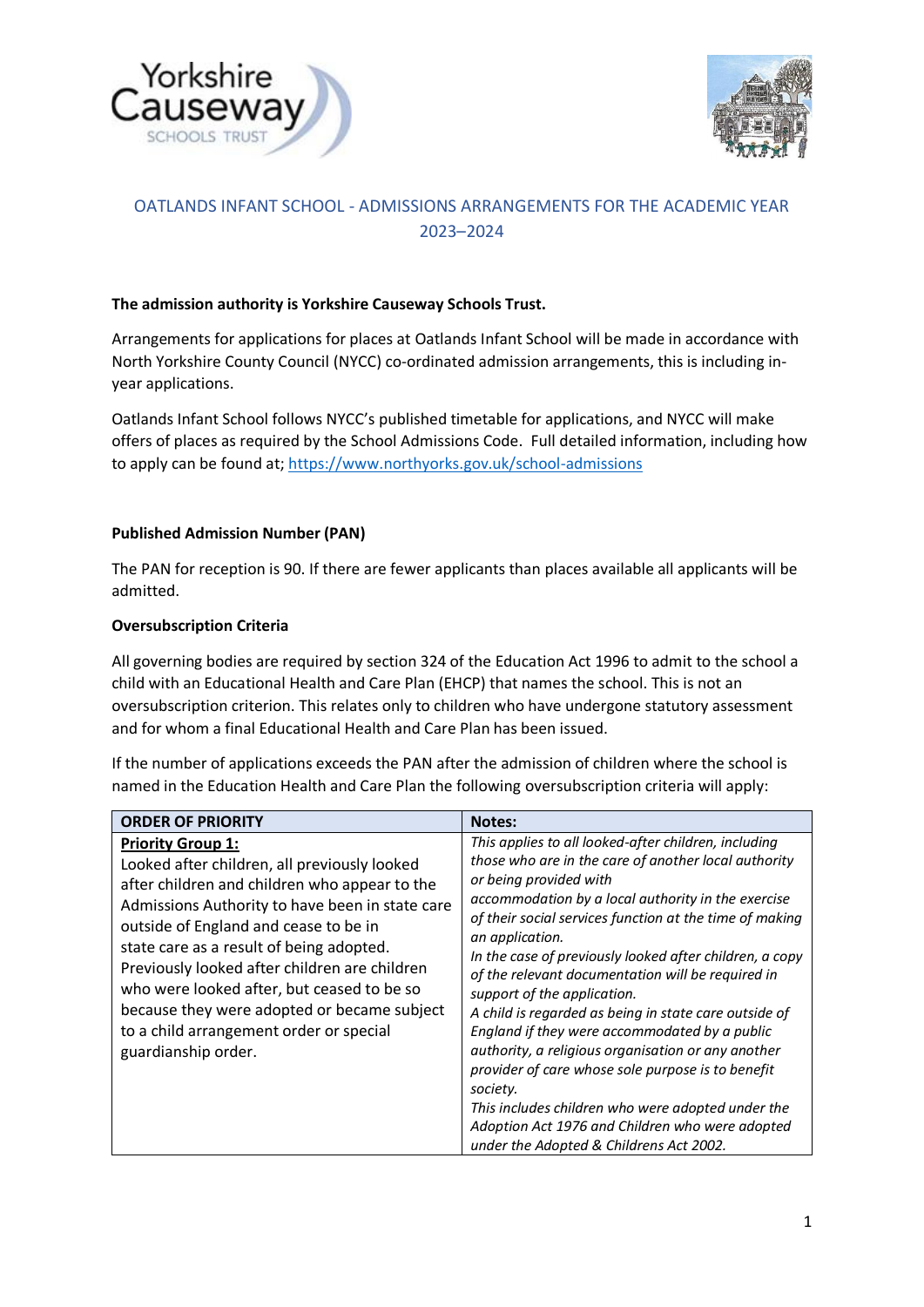| <b>Priority Group 2:</b><br>Children the Authority considers have special<br>social or medical reasons for admission. | Child Arrangement Orders replace residence orders<br>and any residence order in force prior to 22 April<br>2014 is deemed to be a Child Arrangement Order.<br>We will only consider applications on social or<br>medical grounds if they are supported by a<br>professional recommendation from a doctor, social<br>worker, or other appropriate professional. The<br>supporting evidence should set out the particular<br>social or medical reason(s) why the school in<br>question is the most suitable school and the<br>difficulties that would be caused if the child had to<br>attend another school. Panels of professionally |
|-----------------------------------------------------------------------------------------------------------------------|--------------------------------------------------------------------------------------------------------------------------------------------------------------------------------------------------------------------------------------------------------------------------------------------------------------------------------------------------------------------------------------------------------------------------------------------------------------------------------------------------------------------------------------------------------------------------------------------------------------------------------------|
|                                                                                                                       | qualified people will consider all applications made<br>under priority group 2.                                                                                                                                                                                                                                                                                                                                                                                                                                                                                                                                                      |
| <b>Priority Group 3:</b><br>Children living within the normal area of the<br>school.                                  | Refer to tie break                                                                                                                                                                                                                                                                                                                                                                                                                                                                                                                                                                                                                   |
| <b>Priority Group 4:</b><br>Children of staff at the school.                                                          | Priority in this oversubscription criteria is given in<br>either or both of the following circumstances:<br>Where a member of staff has been<br>a)<br>employed at the school for more than two<br>years at the time when the admission to the<br>school is made, and/or<br>the member of staff has been recruited to<br>b)<br>fill a post at the school for which there is a<br>demonstrable skill shortage.                                                                                                                                                                                                                         |
| <b>Priority Group 5:</b><br>Children living outside the normal area of<br>school.                                     | Refer to tie break                                                                                                                                                                                                                                                                                                                                                                                                                                                                                                                                                                                                                   |

*Children in higher priority groups will be offered places ahead of those in lower priority groups (priority group 1 being the highest and priority group 5 being the lowest). All applications within each priority group will be considered equally (i.e. all applications, regardless of order of preference).*

# **Tie break:**

If there are not enough places for all the children in one of these priority groups, we will give priority first to those with a sibling at either Oatlands Infant School or Oatlands Junior School in September 2023, who live the nearest to the school ( in all cases sibling refers to brother or sister, half brother or sister, adopted brother or sister, step brother or sister, or the child of the parent / carer's partner where the child for whom the school place is sought is living in the same family unit at the same address as that sibling ) and then to those living nearest the school.

If within a priority group there are not enough places for all those with a sibling at the schools at the time of allocation, we will give priority to those children with a sibling at a) Oatlands Infant School, then b) Oatlands Junior School. If within these priority groups, there are not enough places we will give priority to those children with a sibling living nearest the school.